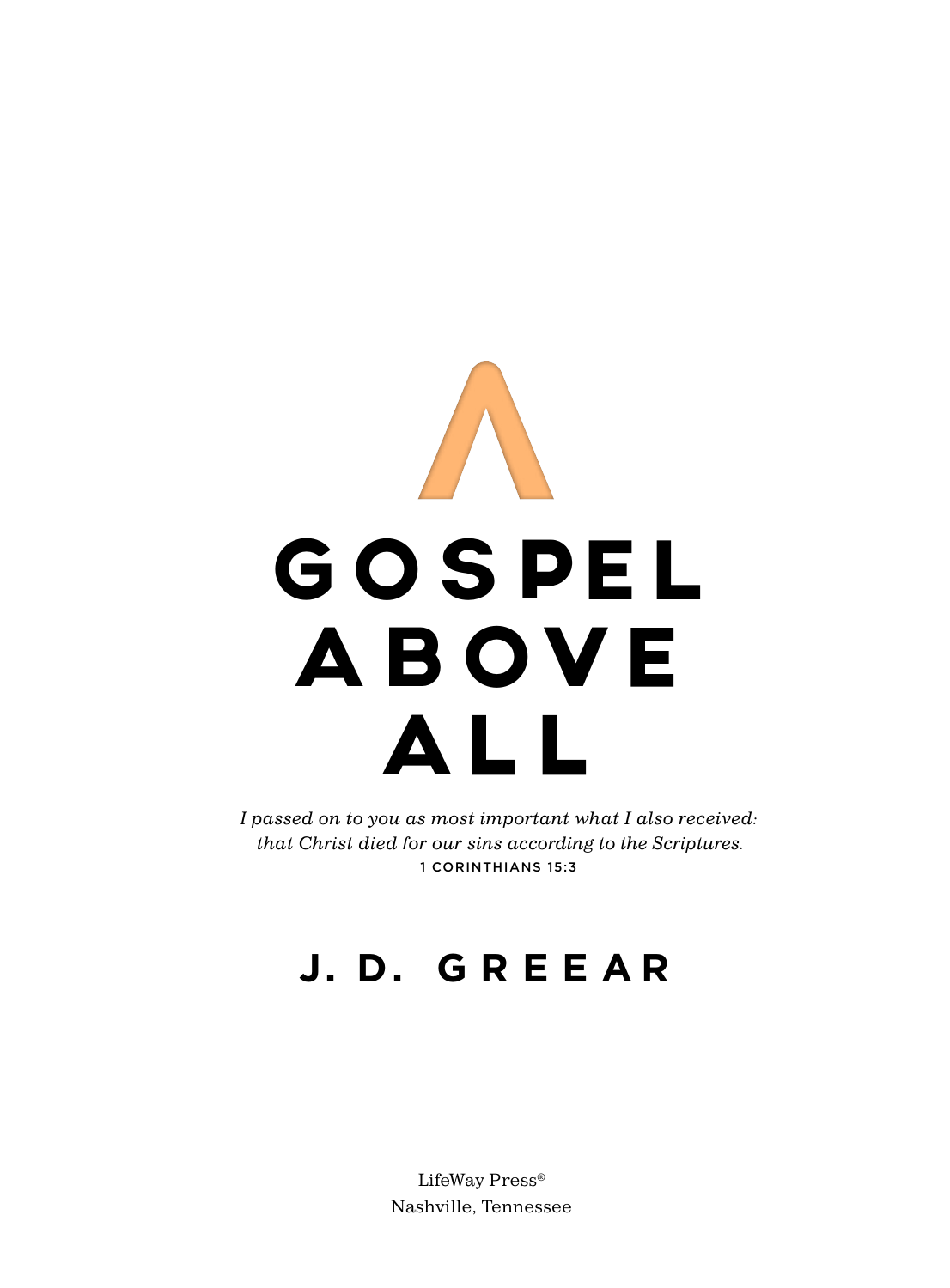## PRODUCTION TEAM

| Writer<br><b>REID PATTON</b>                   | Team Leader<br><b>JOEL POLK</b>                                                                                                    |
|------------------------------------------------|------------------------------------------------------------------------------------------------------------------------------------|
| <b>Production Editor</b><br><b>DAVID HANEY</b> | Manager,<br>Short-Term Discipleship<br><b>BRIAN DANIEL</b><br>Director,<br>Discipleship & Groups Ministry<br><b>MICHAEL KELLEY</b> |
| Art Director<br><b>JON RODDA</b>               |                                                                                                                                    |

Published by LifeWay Press® • © 2019 J. D. Greear

No part of this work may be reproduced, stored in a retrieval system, or transmitted in any form or by any means, electronic or mechanical, including photocopying and recording, without the express written permission of the publisher. Requests for permission should be addressed to LifeWay Press®; One LifeWay Plaza; Nashville, TN 37234.

ISBN 978-1-5359-5233-0 • Item 005814001

Dewey decimal classification: 230 Subject headings: GOSPEL / CHRISTIANITY / CHURCH

Scripture quotations are taken from the Christian Standard Bible®, Copyright © 2017 by Holman Bible Publishers. Used by permission. Christian Standard Bible® and CSB® are federally registered trademarks of Holman Bible Publishers.

To order additional copies of this resource, write to LifeWay Resources Customer Service; One LifeWay Plaza; Nashville, TN 37234; email orderentry@lifeway.com; order online at LifeWay.com; fax 615-251-5933; call toll free 800-458-2772; or visit the LifeWay Christian Store serving you.

*Printed in the United States of America*

Groups Ministry Publishing • LifeWay Resources One LifeWay Plaza • Nashville, TN 37234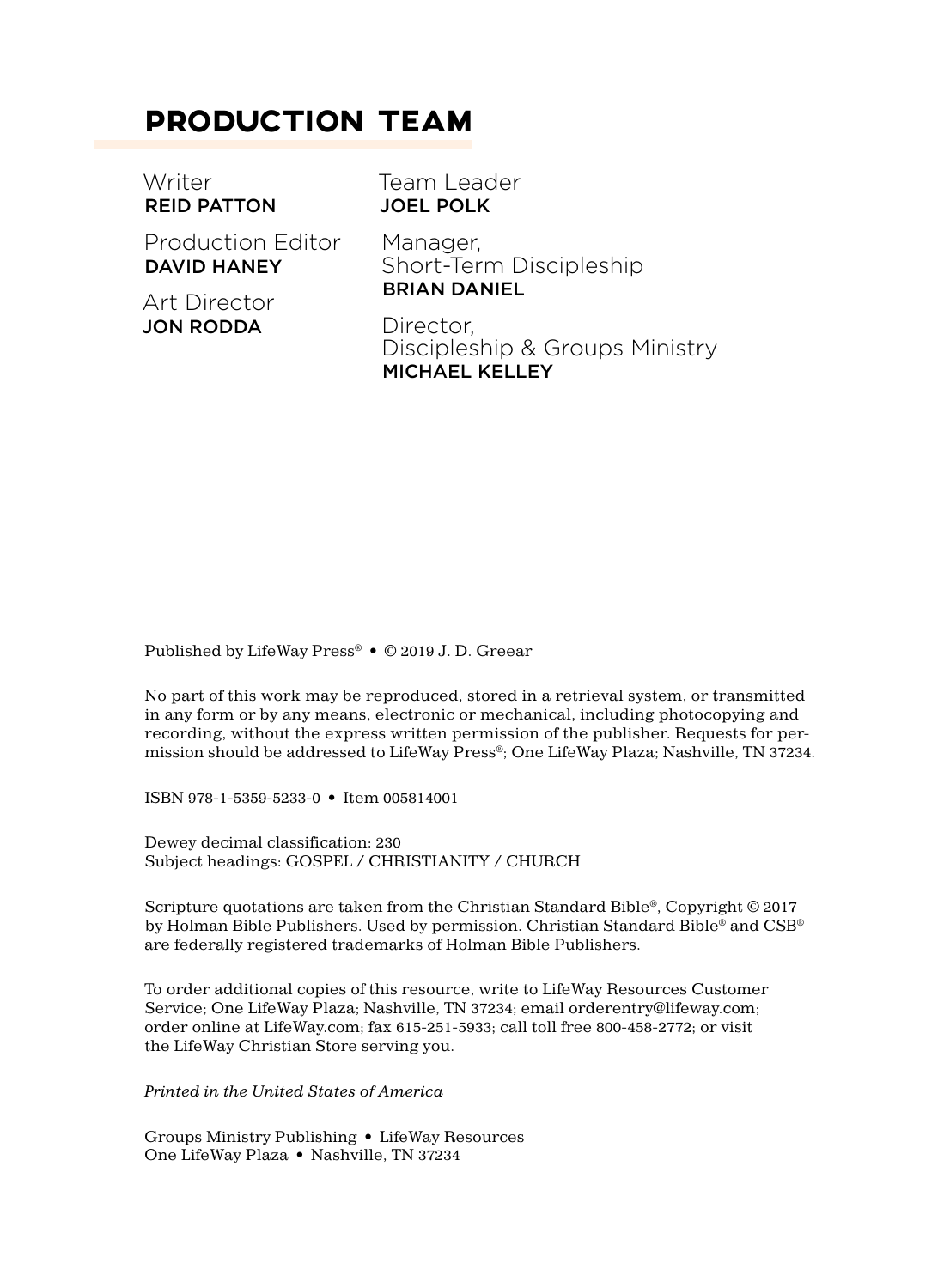

# **CONTENTS**

- How to Use This Study // **4** Tips for Leading a Small Group // **5** About the Author // **6** Introduction // **7**
- WEEK 1 // Gospel Above All 8 WEEK 2 // Gospel Change **22** WEEK 3 // Gospel Mission 36 WEEK 4 // Gospel Evangelism **50** WEEK 5 // Gospel Grace 64 WEEK 6 // Gospel Community **78** WEEK 7 // Gospel Unity 92 WEEK 8 // Gospel Victory **106**

Leader Guide // **120**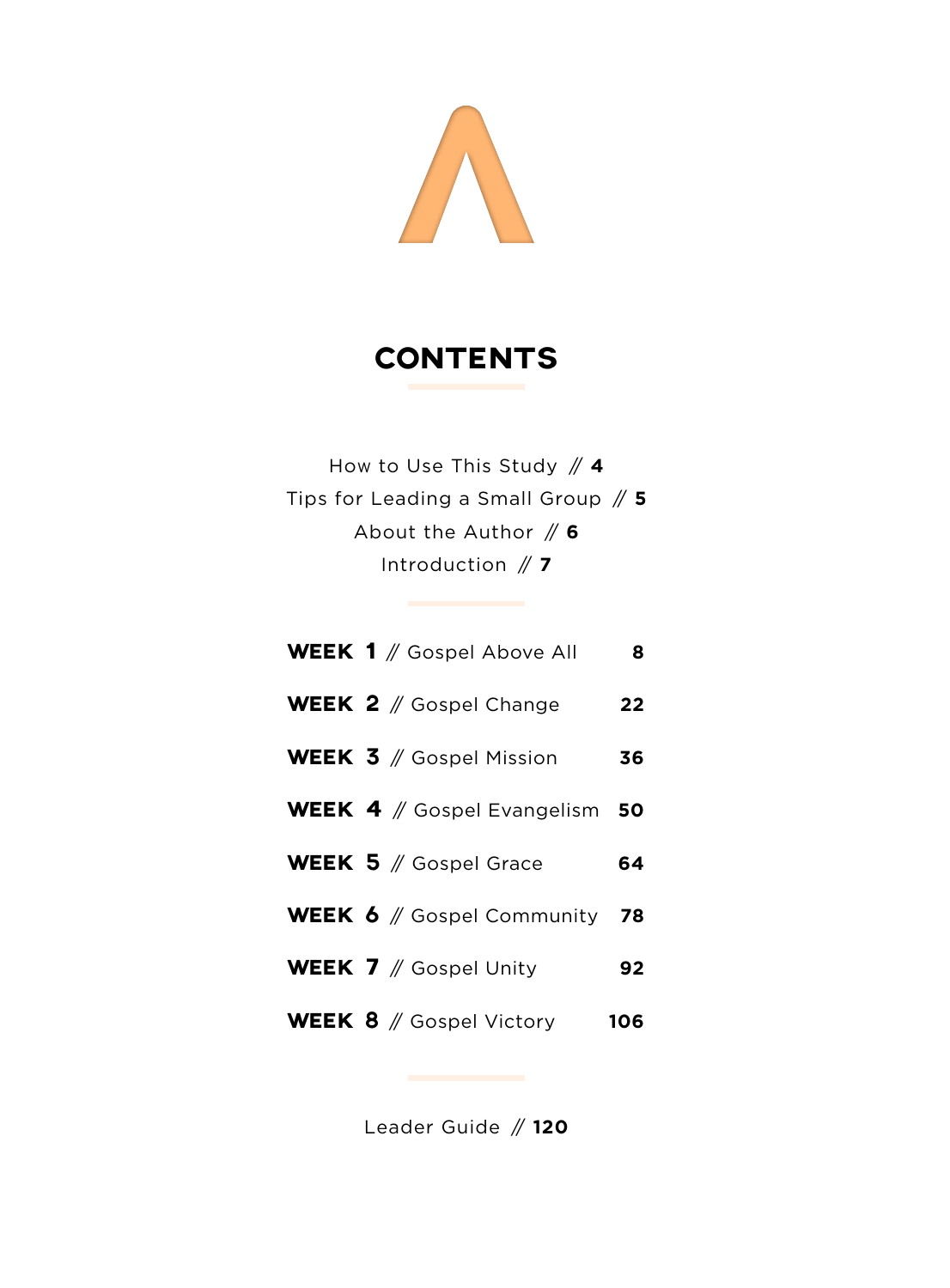# HOW TO USE THIS STUDY

Welcome to an eight-week journey to see what it means to make the gospel above all in our lives and in our churches. Here's how the study works.

## *Group Experience*

START. Your actual group session will most likely begin here with an icebreaker that's designed to help you ease into the study and get everyone talking. A brief description of J. D.'s teaching helps set the stage for hearing from God during each video teaching session.

WATCH. Key statements from the video session are provided so that you can follow along and take notes as J. D. and his guests discuss the content.

DISCUSS. These questions help the group study Scripture passages that reinforce the teaching on the video. Each question is designed to lead the group deeper into the concepts discussed each week so we can more fully appreciate the gospel's ongoing work in our lives. These questions facilitate the work that the Holy Spirit is accomplishing in the lives of individuals and the group.

RESPOND. These actives are meant to take the week's teaching down the practical level so that it can be applied to our lives. These questions should challenge and encourage the people in your group to make the gospel of first importance.

PRAYER. This section ends the group time with some practical handles and pointers for prayer.

## *Personal Experience*

PERSONAL STUDY. Each week features two personal studies to go deeper into the truths of the week's topic.

ENGAGE WITH YOUR COMMUNITY. These exercises are meant to help you connect more deeply with your church community.

ENGAGE WITH THE WORLD. These exercises are meant to help you connect more deeply with those who have not yet believed in Jesus.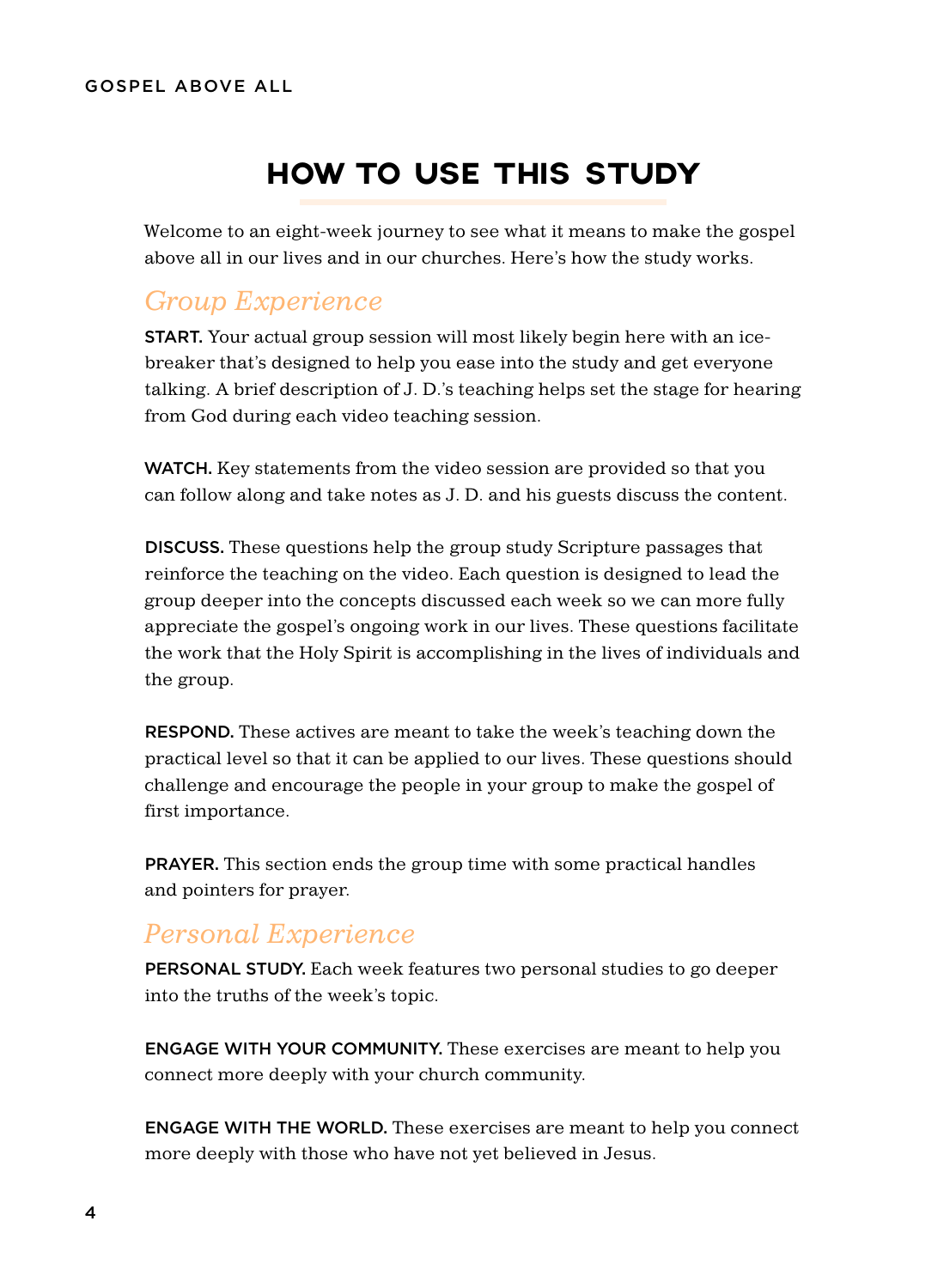# TIPS FOR LEADING A SMALL GROUP

PRAYERFULLY PREPARE. Pray for each meeting beforehand. Ask the Holy Spirit to work through you and the group discussion as you point to Jesus each week through God's Word.

A good small-group experience has the following characteristics.

EVERYONE PARTICIPATES. Encourage everyone to ask questions, share responses, or read aloud.

NO ONE DOMINATES. Be sure your time speaking as a leader takes up less than half your time together as a group. Politely guide discussion if anyone dominates.

DON'T RUSH. Don't feel that a moment of silence is a bad thing. People often need time to think about their responses to questions they've just heard or to gain courage to share what God is stirring in their hearts.

AFFIRM AND FOLLOW UP ON INPUT. Make sure you point out something true or helpful in a response. Don't just move on. Build community with follow-up questions, asking how other people have experienced similar things or how a truth has shaped their understanding of God and the Scripture you're studying.

KEEP GOD'S WORD CENTRAL. Opinions and experiences can be helpful, but God has given us the truth. Trust Scripture to be the authority and God's Spirit to work in people's lives. You can't change anyone, but God can. Continually point people to the Word and to active steps of faith.

KEEP CONNECTING. Encourage group members with thoughts, commitments, or questions from the session by connecting through emails, texts, and social media. Build deeper friendships by planning or spontaneously inviting group members to join you outside your regularly scheduled group time for meals; fun activities; and projects around your home, church, or community. The more people are comfortable with one another and involved in one another's lives, the more they'll look forward to being together.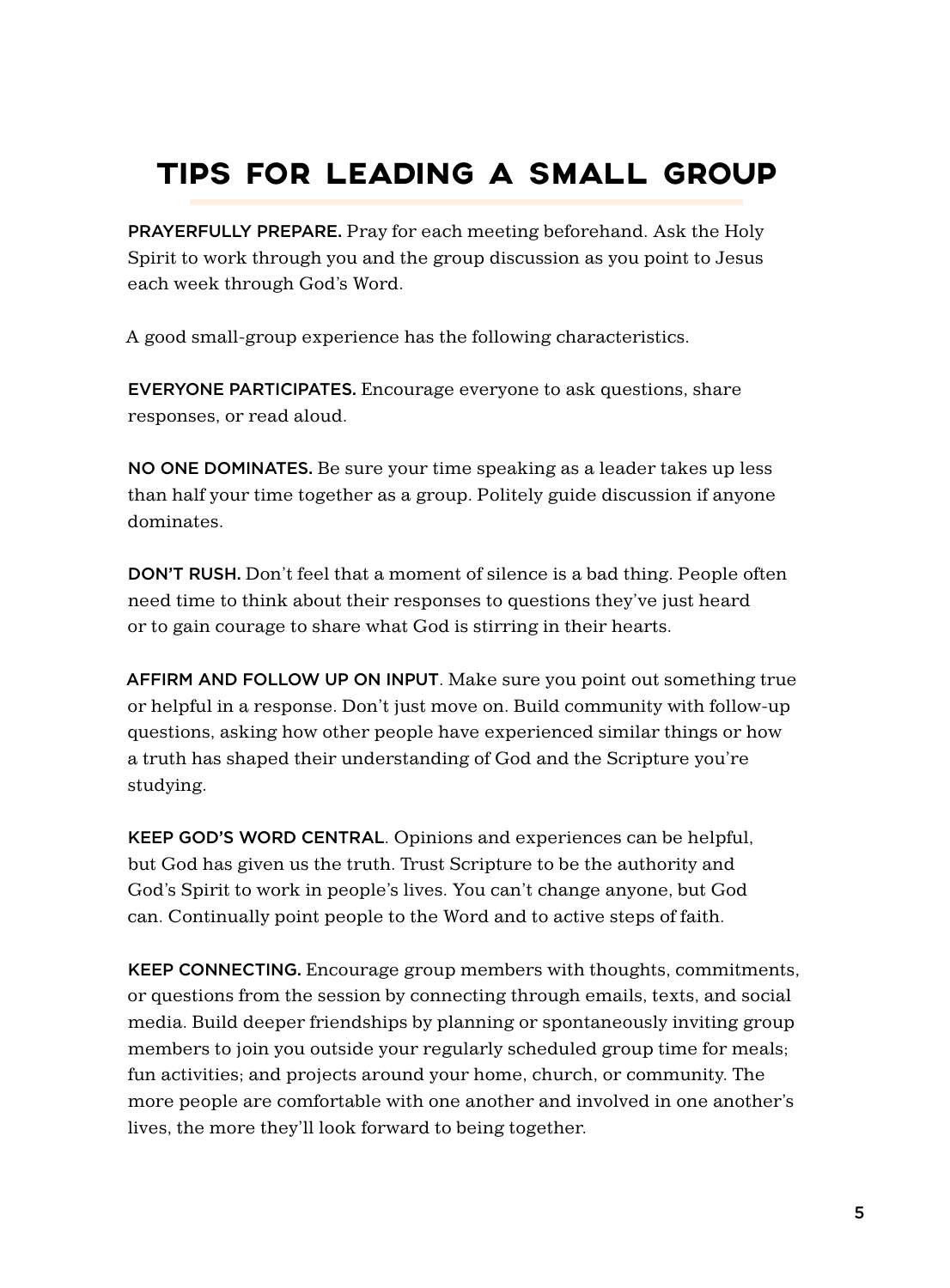

# ABOUT THE AUTHOR

At the age of twenty-seven J. D. Greear became the pastor of a forty-year-old neighborhood church. In the years since, that congregation of four hundred has grown to more than five thousand in weekly attendance. Today the Summit Church, located in Raleigh-Durham, North Carolina, is one of the fastest-growing churches in North America.

Pastor J. D.'s messages aren't intended just to show people how to live better lives. His goal is to leave people in awe of God's amazing love. Because of his belief in the power of the gospel, Pastor J. D. has led the Summit to set a goal of planting more than one thousand gospel-centered churches in the next forty years.

Pastor J. D. holds a PhD in systematic theology from Southeastern Baptist Theological Seminary. He also lived and worked among Muslims in Southeast Asia for two years and wrote *Breaking the Islam Code.* Pastor J. D. and his beautiful wife, Veronica, have four ridiculously cute kids: Kharis, Alethia, Ryah, and Adon.

Unless God calls him elsewhere, Pastor J. D. plans to stay at the Summit Church until he preaches his last sermon at his own funeral before saying goodbye and hopping into the casket.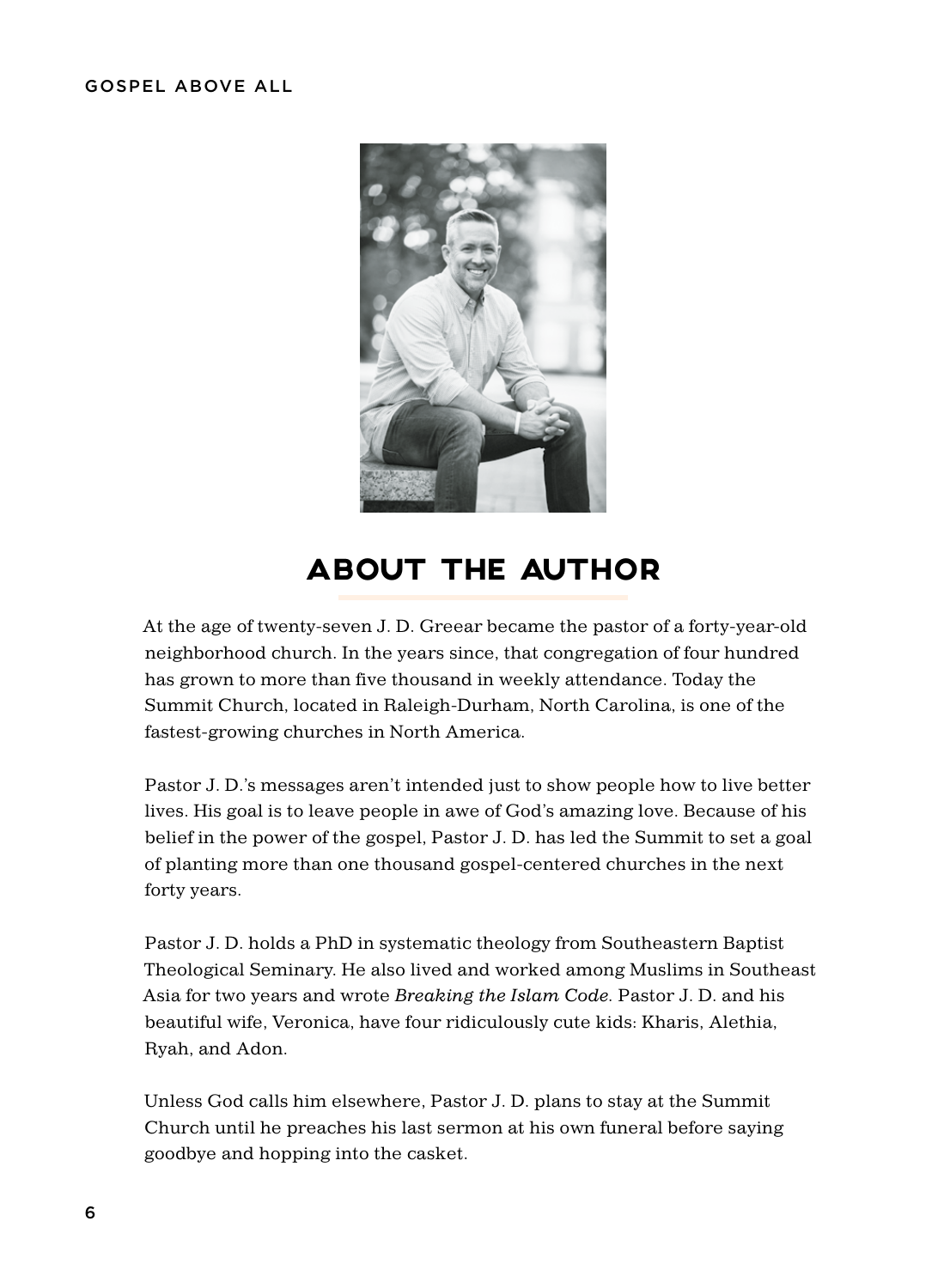# INTRODUCTION

What's the most important priority in your life? In your family? In your church? If you're a follower of Jesus, the answer to all of these questions should be the same: the gospel of Jesus Christ. What Christians need most today is to elevate the gospel above all. The gospel, you see, is more than simply the entry rite into Christianity. It's not just the ABCs of the Christian life; it's the entire alphabet. It's not just the diving board off which we jump into the pool of Christianity; it's the whole pool.

The apostle Paul said he had resolved "to know nothing" while he was with the Corinthians "except Jesus Christ and him crucified" (1 Cor. 2:2). For him, the gospel was the only message worth proclaiming to the world (see 15:3). It was the one priority his life was about. What about you?

In his letter to the Romans, Paul wrote, "I am not ashamed of the gospel, because it is the power of God for salvation. … In it the righteousness of God is revealed from faith to faith" (Rom. 1:16-17). That conviction explains why Paul insisted on keeping the gospel above all. Nothing else in all of the New Testament—except for Jesus Himself—is referred to as the very power of God.

We need the power of the gospel—the death-defying, earth-shattering power of God—to bring transformation to every area of our lives and our communities and our churches. Growth in Christ is never about going *beyond* the gospel but going deeper *into* the gospel. The gospel is like a well. The purest water is found when you go deeper, not wider.

If the gospel is the very power of God, that truth means other things aren't the power of God. So we've got to get this right. If we don't give the gospel intentional focus, we'll make our programs, our politics, our preferences, or our petty differences more important. The gospel is too great and the mission too urgent to be distracted by lesser priorities.

The goal of this Bible study is to help you see the unique glory of God revealed through the grace of the gospel. Once that message becomes above all in your life, your world will never be the same.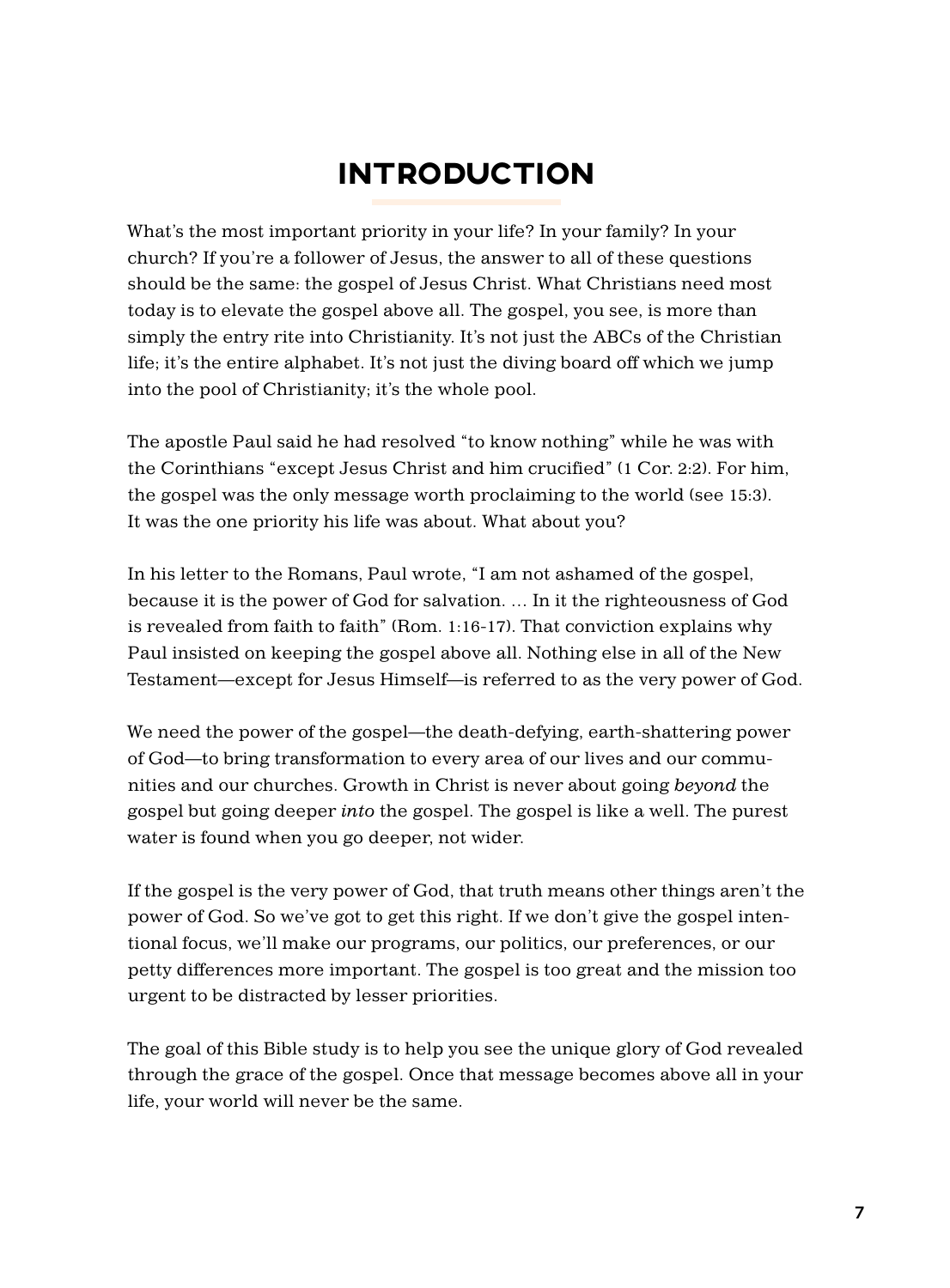WEEK 1

# GOSPEL ABOVE ALL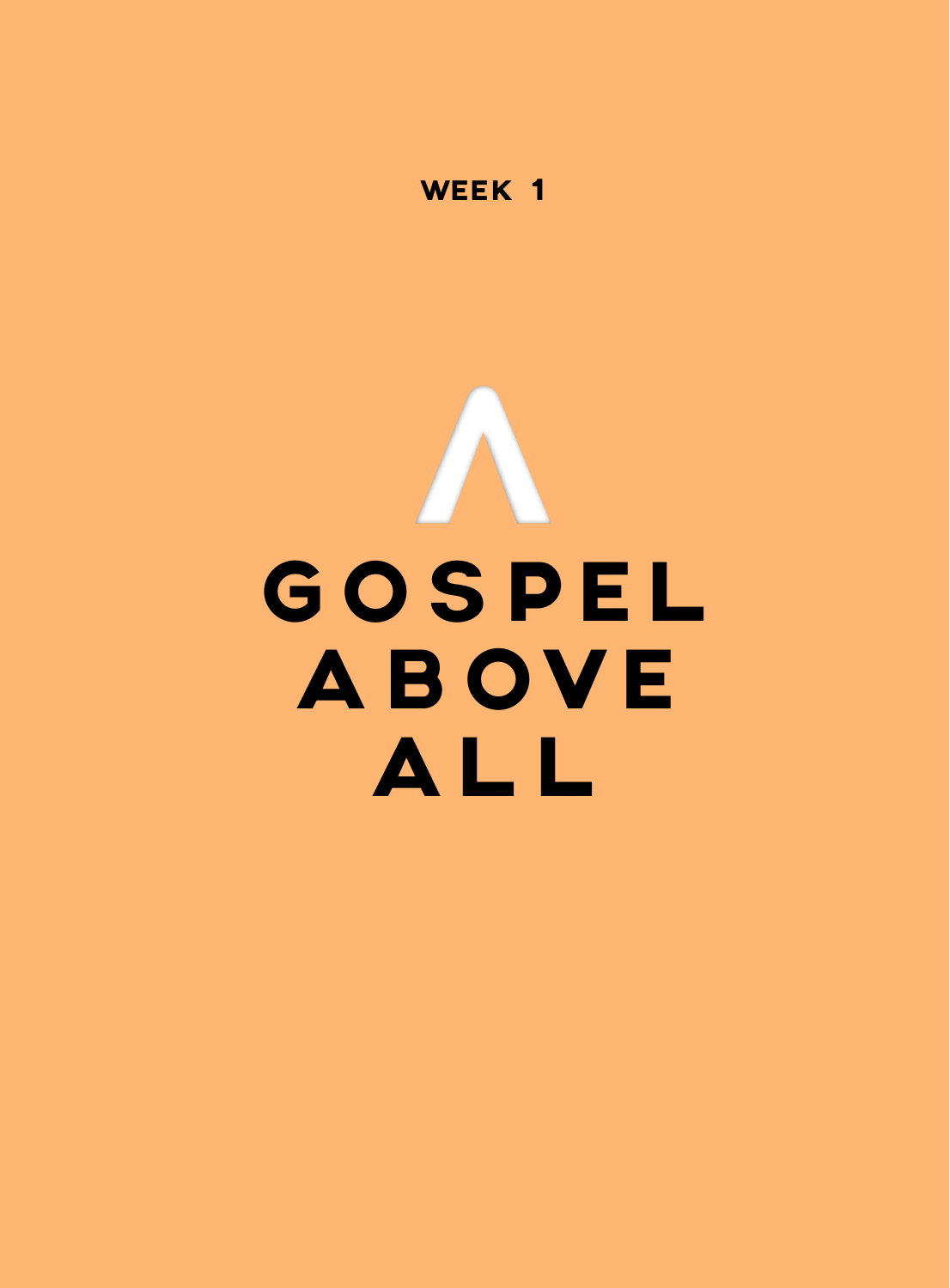# **START**

Welcome to group session 1 of *Gospel Above All.*

#### *What would you say is most important in your life?*

*How is what's most important to you reflected in your actions? Can you give an example from your life?* 

Priorities determine our actions because we act in accordance with our desires. We talk about, celebrate, and look forward to the priorities, events, and relationships we love. Where does the gospel fit into our list of priorities? Is it a matter of first importance, or is it something we consider only occasionally? *Gospel Above All* is a call to put the gospel ahead of any and all competing priorities.

Followers of Jesus need to reinforce our identity as a gospel people. We don't find our unity in worship styles, in views on eschatology, or in political positions. We find our unity in the gospel. All preferences, opinions, and perspectives must be secondary to this message. During the next eight weeks we'll consider together what it means to truly place the gospel above all.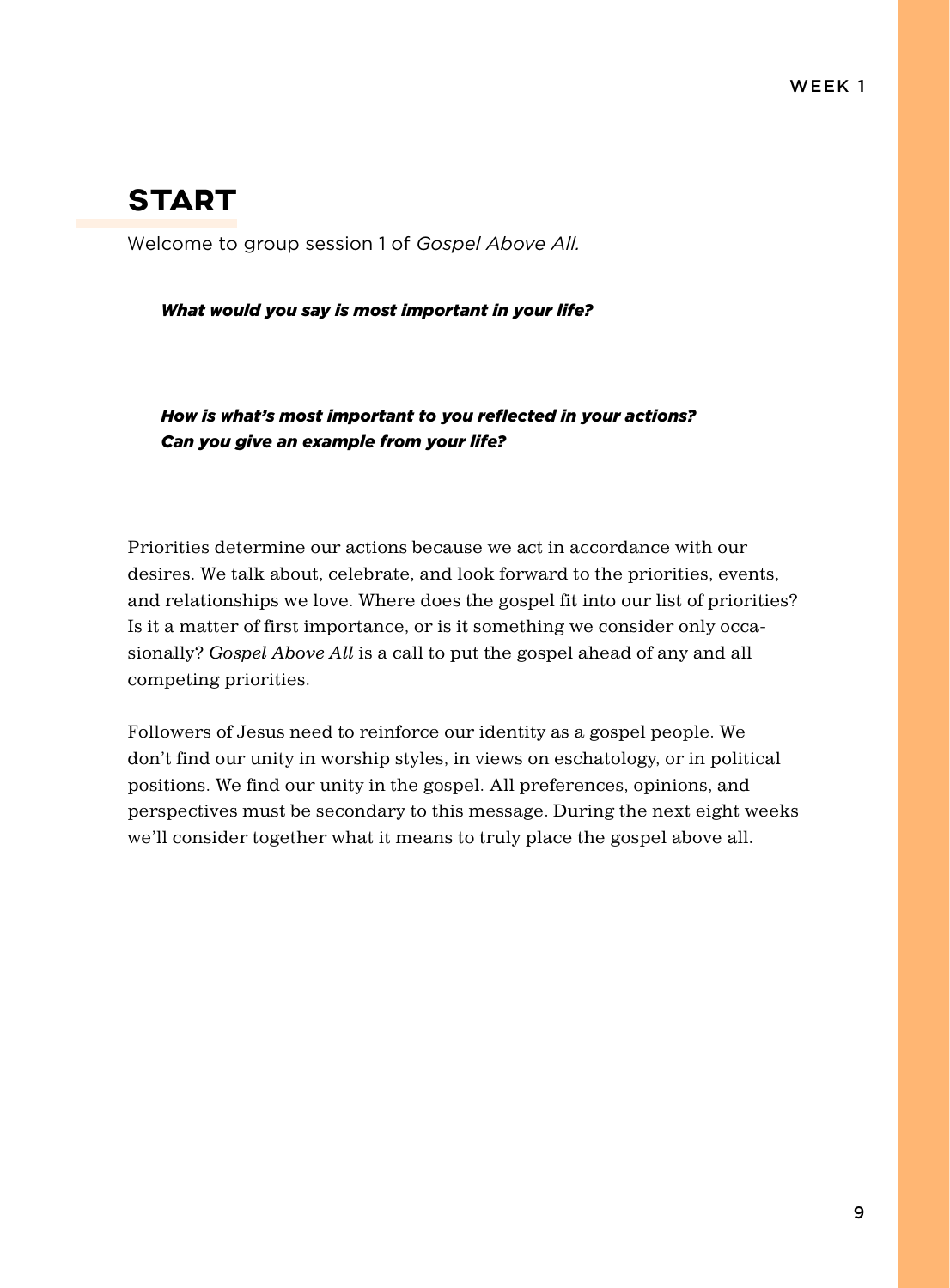# **WATCH**

Refer to this viewer guide as you watch video session 1.

The gospel is the good news that God loves us, that Jesus Christ came to earth to suffer the penalty for our sin and die in our place so that we could be restored to God, reconciled to Him, and live with Him forever.

The gospel is not just the way we begin in Christ. It's also the way we grow in Christ.

For the gospel to be above all, it's got to go deep in us to the point that it transforms us from the inside out and changes all of our affections, mentality, and behavior.

## *Applications of the Gospel*

- 1. Preaching, teaching, and study of God's Word
- 2. Messaging
- 3. How we think politically
- 4. Culture
- 5. Loving our neighbors

It is as you become overwhelmed with the love of God for you that love for God and for others grows in you.

Everything that we do ought to go through the filter of "Is this helping to see the gospel extend to the ends of the earth?"

The gospel ought to produce the most inclusive community on earth.

The future of the church in America hinges on whether God's people return to the gospel as the central, defining element in their lives and the defining focus of their mission.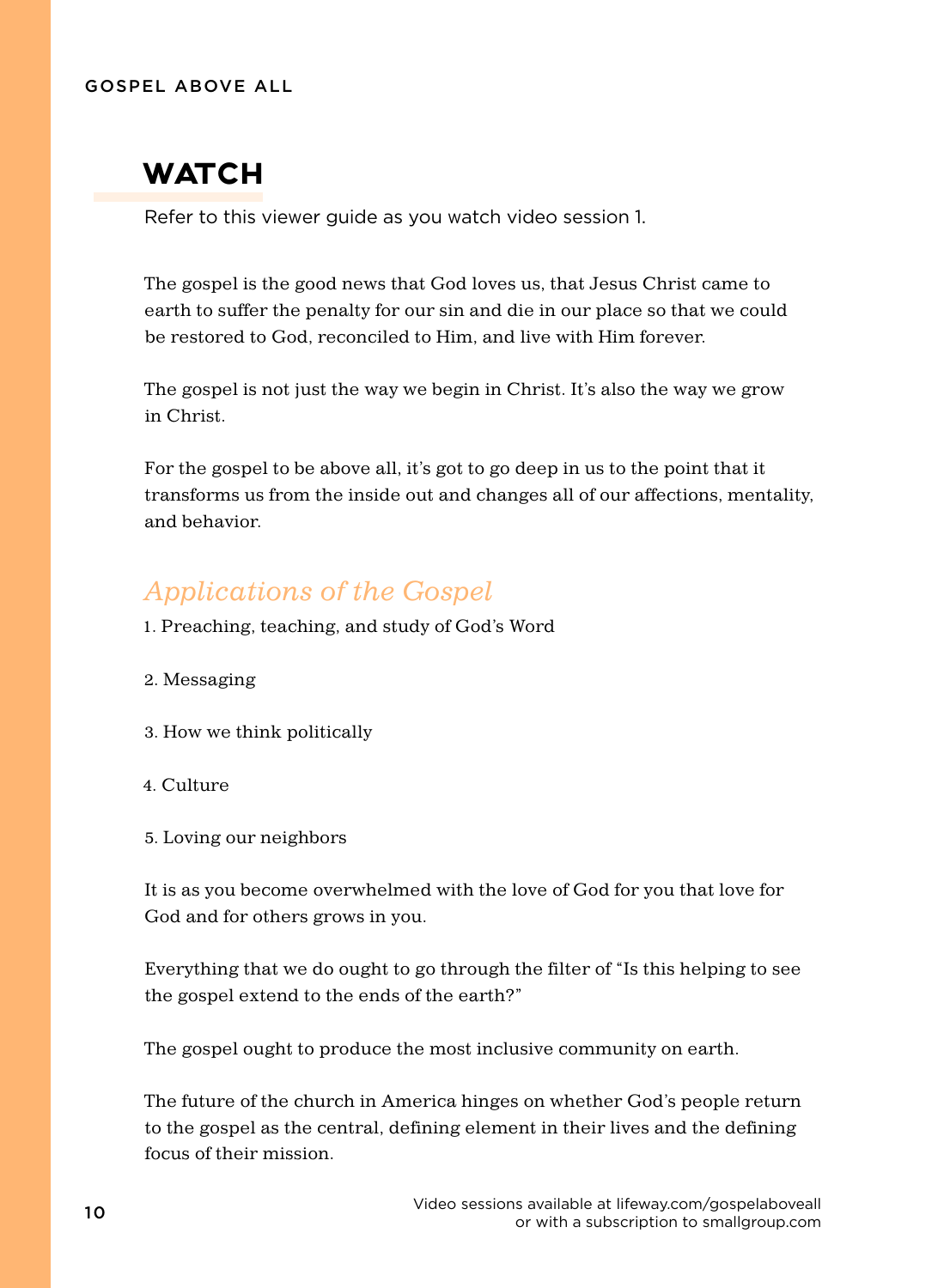## **DISCUSS**

Use the following questions to discuss the video teaching.

#### *Read 1 Corinthians 2:2 together.*

*I decided to know nothing among you except Jesus Christ and him crucified.* 1 CORINTHIANS 2:2

Paul believed the gospel was the most important message in the world. Although we might agree with his assertion in principle, we often deny it with our actions and the attention of our hearts. No other concern should supersede our dedication to the gospel message. All we are and all we do as followers of Jesus originates in the gospel.

*What are some messages or concerns we elevate above the gospel in our churches and in our lives?* 

*J. D. mentioned on the video that nothing gives Jesus as much joy as seeing people come to know the gospel. Why should our ministry pursuits reflect Jesus' passion?*

According to Jesus, the gospel is the sum of Jesus' ministry. In Greek the word *gospel* literally means "good news." The origins of this word extend beyond Christianity. When a Roman general won a military victory, the gospel of that general's victory went forth to alert the different parts of the empire about His success.

In the same way, the gospel of Jesus Christ signals Jesus' victory over sin, death, and the grave. It's the message that though we're desperately broken by sin, Jesus came to earth, lived the live we couldn't live, died the death we deserved to die, and rose again in victory over sin and death. Because of what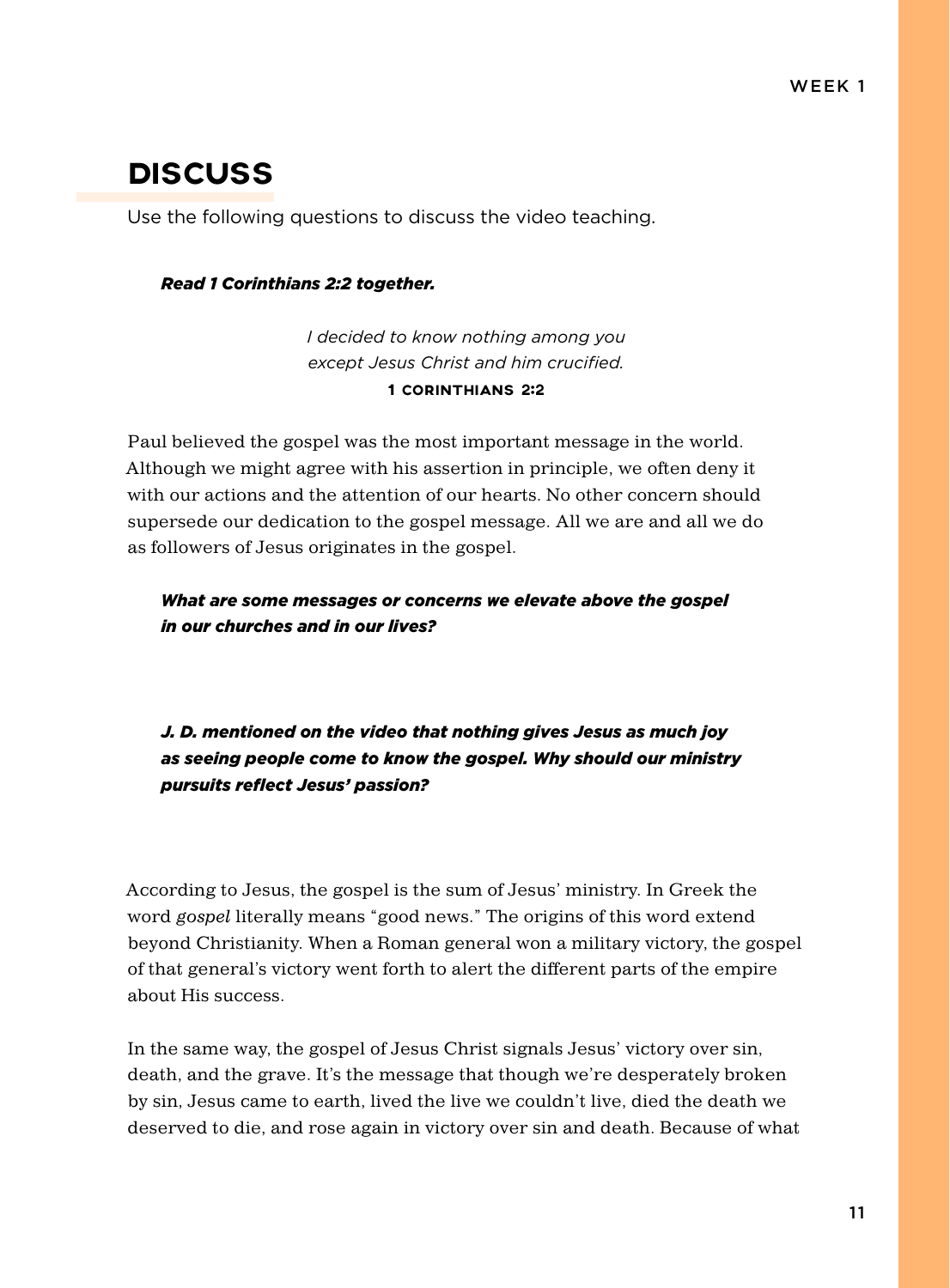Jesus did to provide salvation, we can now be resurrected from the dead and reconciled to God. We were created for this kind of relationship with God.

#### *Why do Christians need the gospel just as much as non-Christians?*

In the video teaching J. D. said, "The fire to do in the Christian life comes from being soaked in the fuel of what has been done." Growth in the Christian life comes from being rooted in the gospel. The gospel isn't just an entry into the Christian faith but the entirety of the Christian life.

#### *How does the gospel lead us to deeper trust and obedience in God? In what ways have you seen this type of growth in your life?*

The gospel has far-reaching applications for the way we study God's Word, our message as Christian people, how we think politically, the type of culture we create, and the way we love our neighbors. The rest of this study will deal with all of these topics.

#### *What would you say Christians are known for in your community? How do we become people characterized by the gospel message?*

Many of us are probably growing tired of the constant political battles being waged in our culture. The people around us likely are as well. In these tumultuous days the church must allow the gospel to shape our political involvement. The opportunity to create a refuge from the incessant bickering has never been stronger. To do this, we have to make room for differences of opinion on secondary matters, because the gospel is too important to be subverted by partisanship. We must be a people full of grace, just like Jesus.

*On the video J. D. said Jesus "radiated openness" to people who were different from Him. How does the gospel create the most inclusive community on earth?*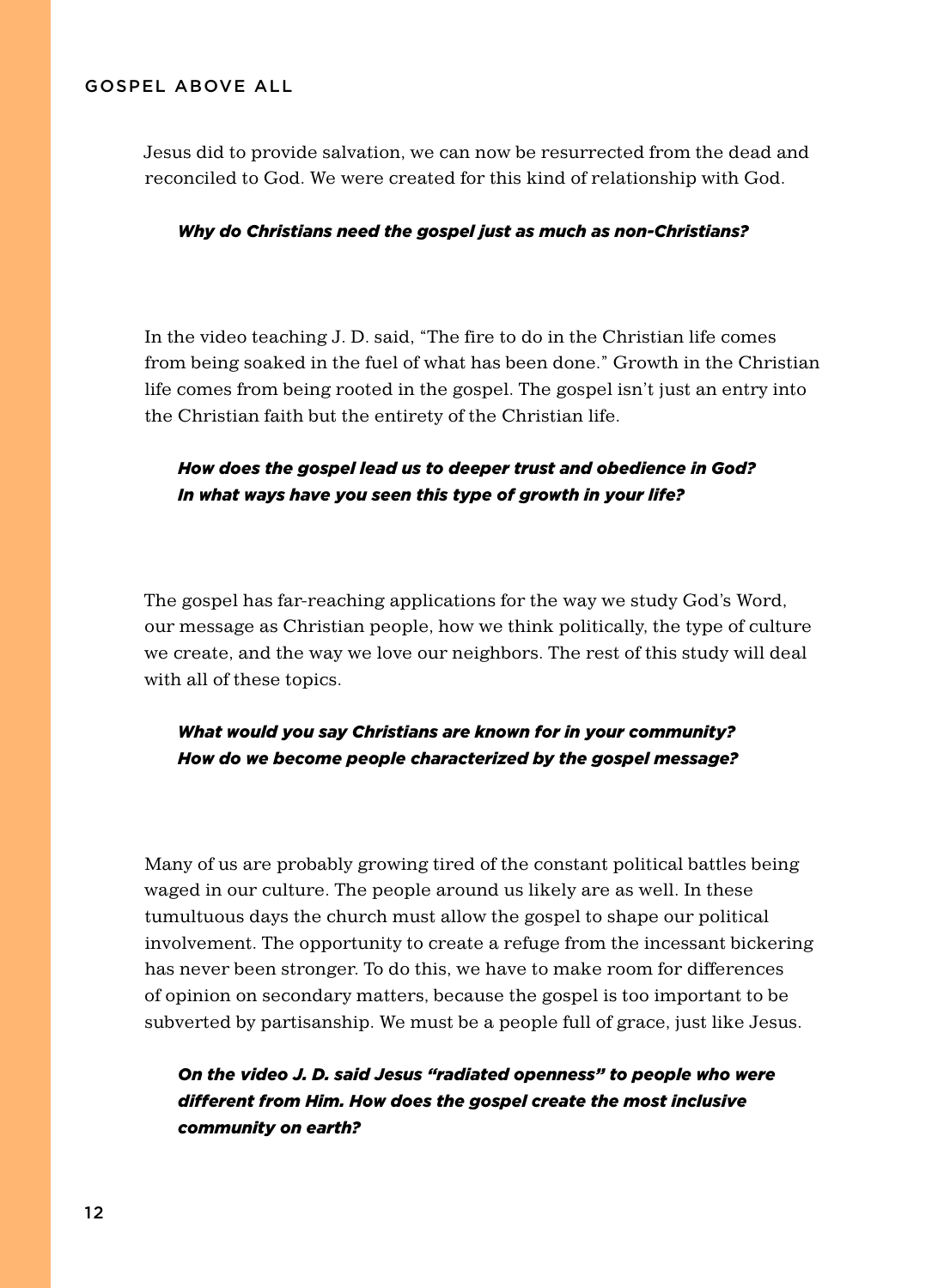## RESPOND

Use these questions to apply today's teaching.

As we close our time together today, let's briefly reflect on a few ideas we've introduced in this session and look forward to the group sessions ahead.

*What might it look like when the gospel is above all in our churches? In our small groups? In our lives?* 

*Examine the table of contents to see the topics we'll cover. Which upcoming session topic are you most looking forward to? Why?* 

## PRAYER

Close the session with prayer.

Father God, in a world full of competing messages and conflicting claims, You've given us the one truth that's above all other truths—the gospel of Jesus Christ. Only one message saves, and we've heard it and believed. From our love for the truth and care for our neighbor, would You allow this message to become a matter of first importance in our lives? Please give us grace to lift up the gospel above all.

Remind group members to complete this week's personal study and to fill out the worksheet on page 124.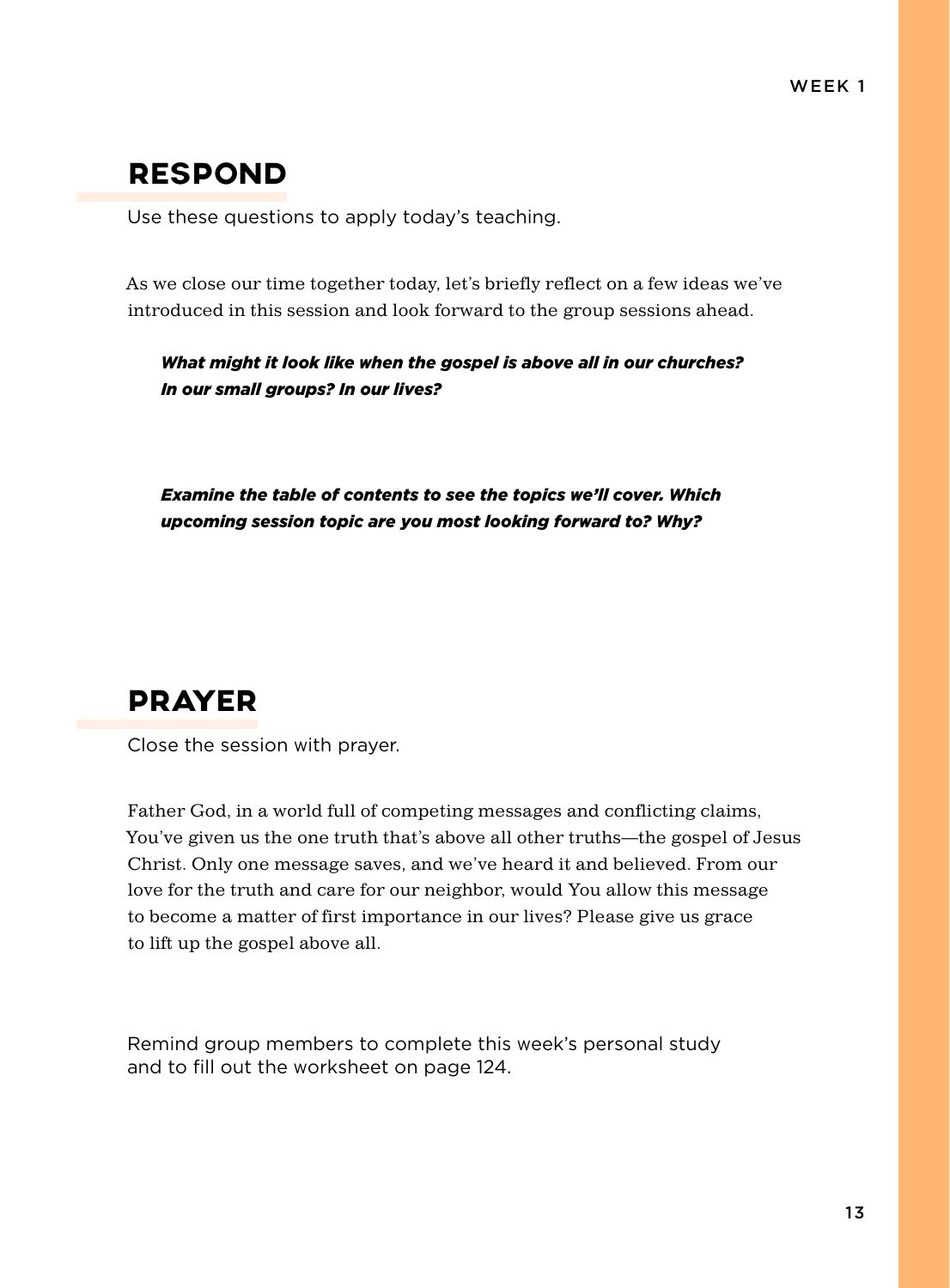## *What Is the Gospel?*

The word *gospel* has become so common in some circles that it has been stripped of much of its power and meaning. But the word was so central to Jesus' ministry that I simply can't get away from it. So what exactly do we mean when we say "gospel"?

#### *How would you describe the gospel in one word?*

#### *What about in one sentence?*

The key word in all the gospel is *substitution*. At the church I pastor we say that the gospel in four words is "Jesus in my place." Jesus went to the cross, not merely to die for us but to die instead of us. He took our burden of sin so that we could put on the mantle of His righteousness. That's the good news of the gospel: Jesus lived the life we were supposed to live and died the death we were condemned to die. The apostle Paul summarized it this way:

*I passed on to you as most important what I also received: that Christ died for our sins according to the Scriptures, that he was buried, that he was raised on the third day according to the Scriptures.*

#### 1 CORINTHIANS 15:3-4

#### *What elements did Paul include in his concise gospel statement? Where do you see "Jesus in my place" in these verses?*

Jesus died "for our sins" (v. 3). We're sinful; Jesus is sinless. On the cross Jesus died in our place for our sins. He died as our substitute. The principle of substitution separates Jesus' gospel from every other religion. The great religions of the world all teach that we must do something to please God. Go here. Say this. Do this. Don't do that. Pray this. Chant that. If we do these things often enough and well enough, God will accept us—or so we hope.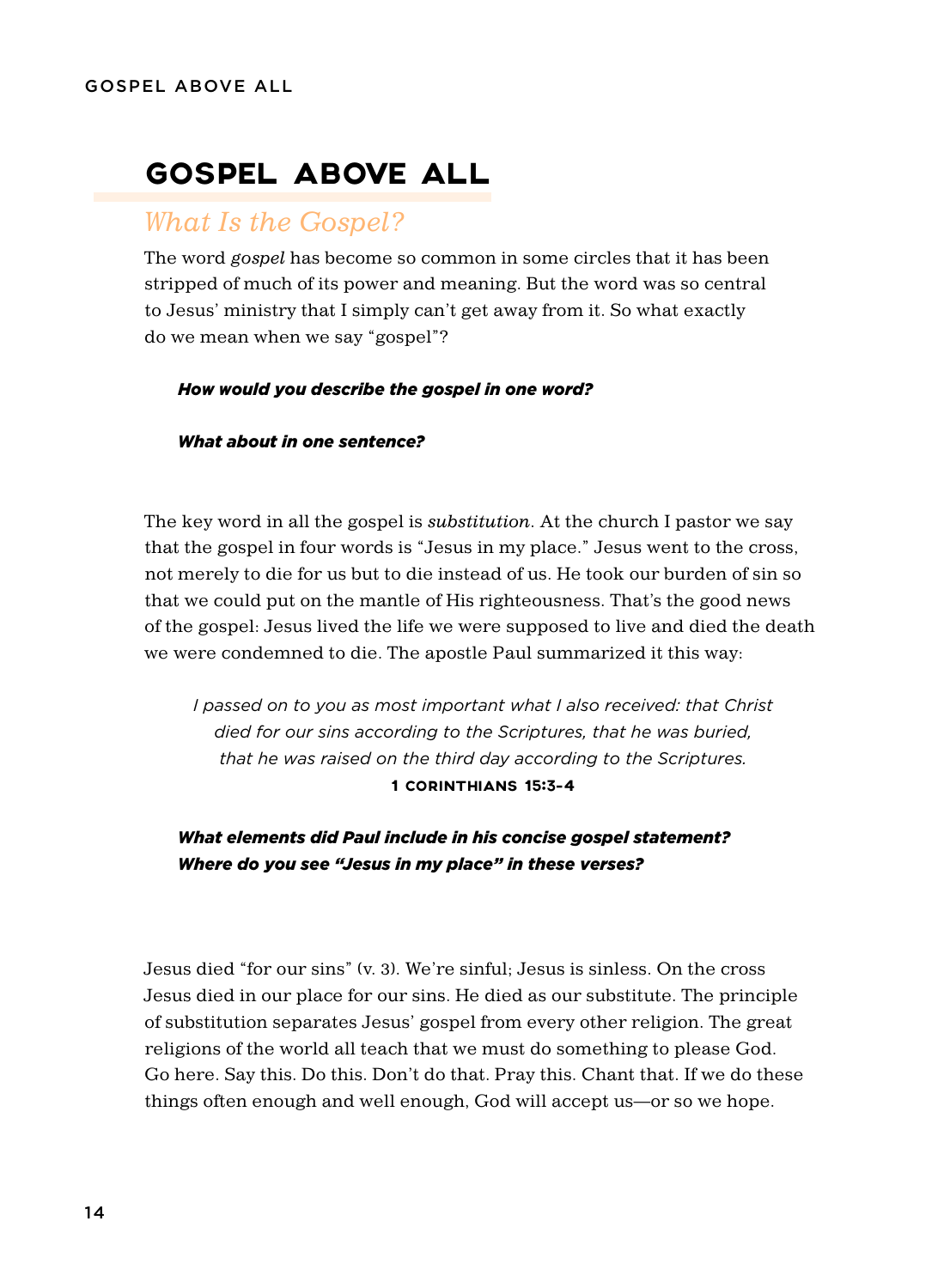The gospel, on the other hand, is about what Jesus has done for us. In every other religion the prophet is a teacher who gives us a plan to earn God's favor. In Christianity we have the story of a Savior who has earned God's favor on our behalf and gives it to us as a gift. Other religious systems are about what you do; Christianity is about what has been done for you.

#### *In what areas of life do you feel as though you need to earn your keep?*

*How have you transferred this need to prove yourself to your relationship with God?* 

*Why is the message of the gospel—the truth that in His grace God has done everything necessary for your salvation—a message that Christians need to reflect on every day?* 

## *The Gospel Is for Christians Too*

We need to ask and answer the previous question because the gospel is for Christians too. Although believers might not deny the gospel, we tend to forget it. For many of us, the gospel functions solely as the entry rite into Christianity. It's the prayer we pray to begin our relationship with Jesus, the diving board off which we jump into the pool of the real Christian life.

The gospel, however, isn't just the diving board off which we jump into the pool of Christianity; it's the pool itself. It's not only the way we begin in Christ; it's also the way we grow in Christ. All of the Christian life flows from the good news of what Jesus has done.

*What are some ways you've minimized or misunderstood the gospel's ongoing importance in your faith?*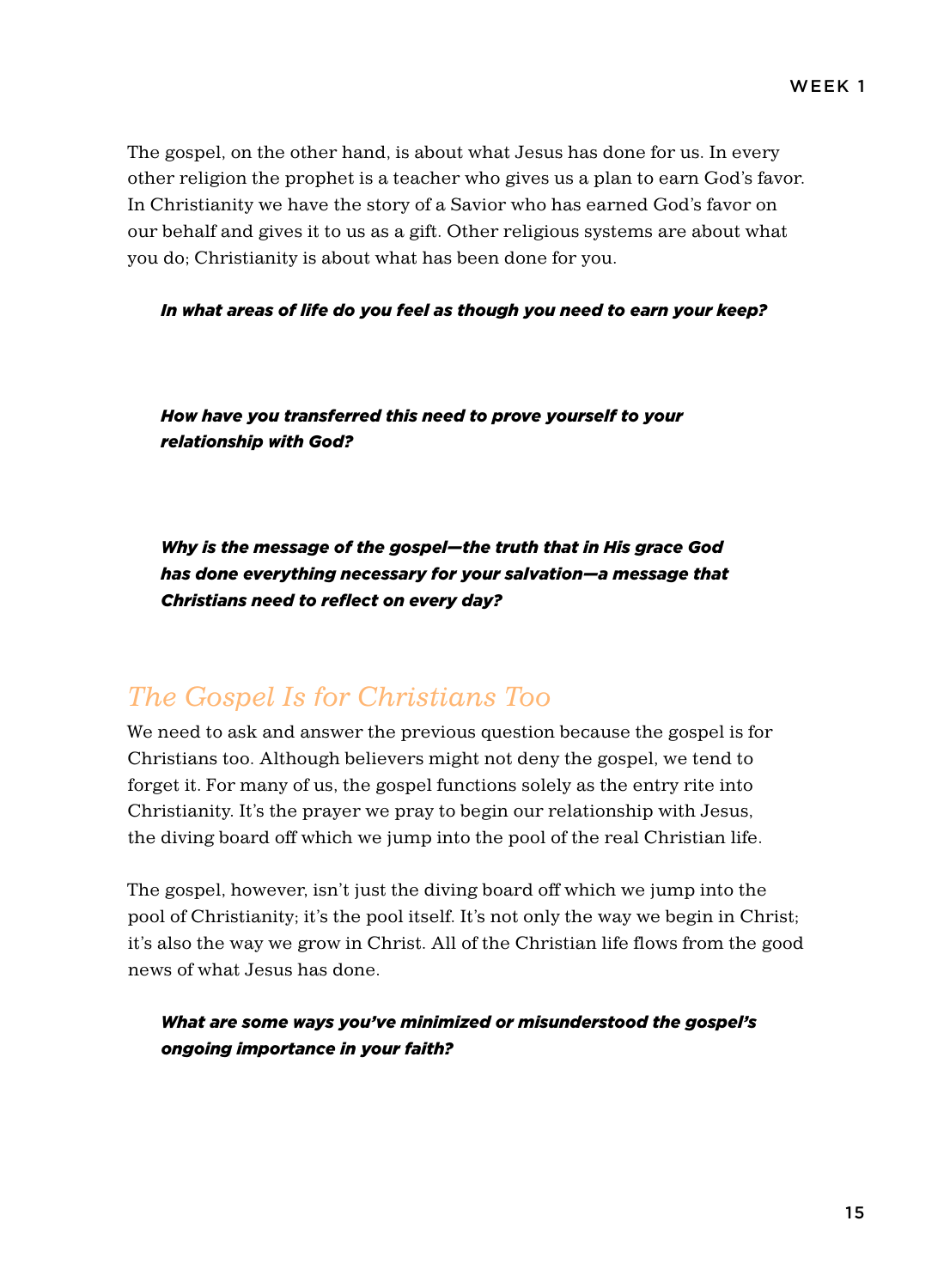#### *If you're honest, do you ever feel you've moved beyond the simple gospel message? If so, why?*

Paul recognized this tendency when he said the gospel was "most important" (v. 3). He didn't see the gospel as a mere entry rite into faith. The gospel is the main priority in the Christian life. It can never be less than primary. Growth in the Christian life isn't about going *beyond* the gospel but going deeper *into* the gospel. The purest waters from the spring of life are found by digging deeper, not wider, into the gospel well.

#### *List some markers we commonly use to determine growth in the Christian life. How are those markers tied to a deepening faith in the gospel?*

Our hearts are hardwired to run back to works-based righteousness. Grace doesn't come naturally to us. Therefore, we need to remind ourselves of the gospel message often because it remains good news even for those of us who've followed Christ for years.

#### *What are some ways you could remind yourself of the gospel daily?*

Our world is sick and needs the healing balm of the gospel. We must avoid the temptation to let any other issues replace the centrality of the gospel in our lives . The need is too great, the hour is too near, and the beauty of the gospel is too precious for us to define ourselves by anything else. The gospel must be above all.

## PRAYER AND REFLECTION

Spend some time in silence before the Lord doing two things.

- 1. Express gratitude for what Jesus has done for you in the gospel.
- 2. Ask Him to help you identify areas in your life in which you're trusting in something other than the gospel of grace or in which you've allowed something else to become a matter of first importance.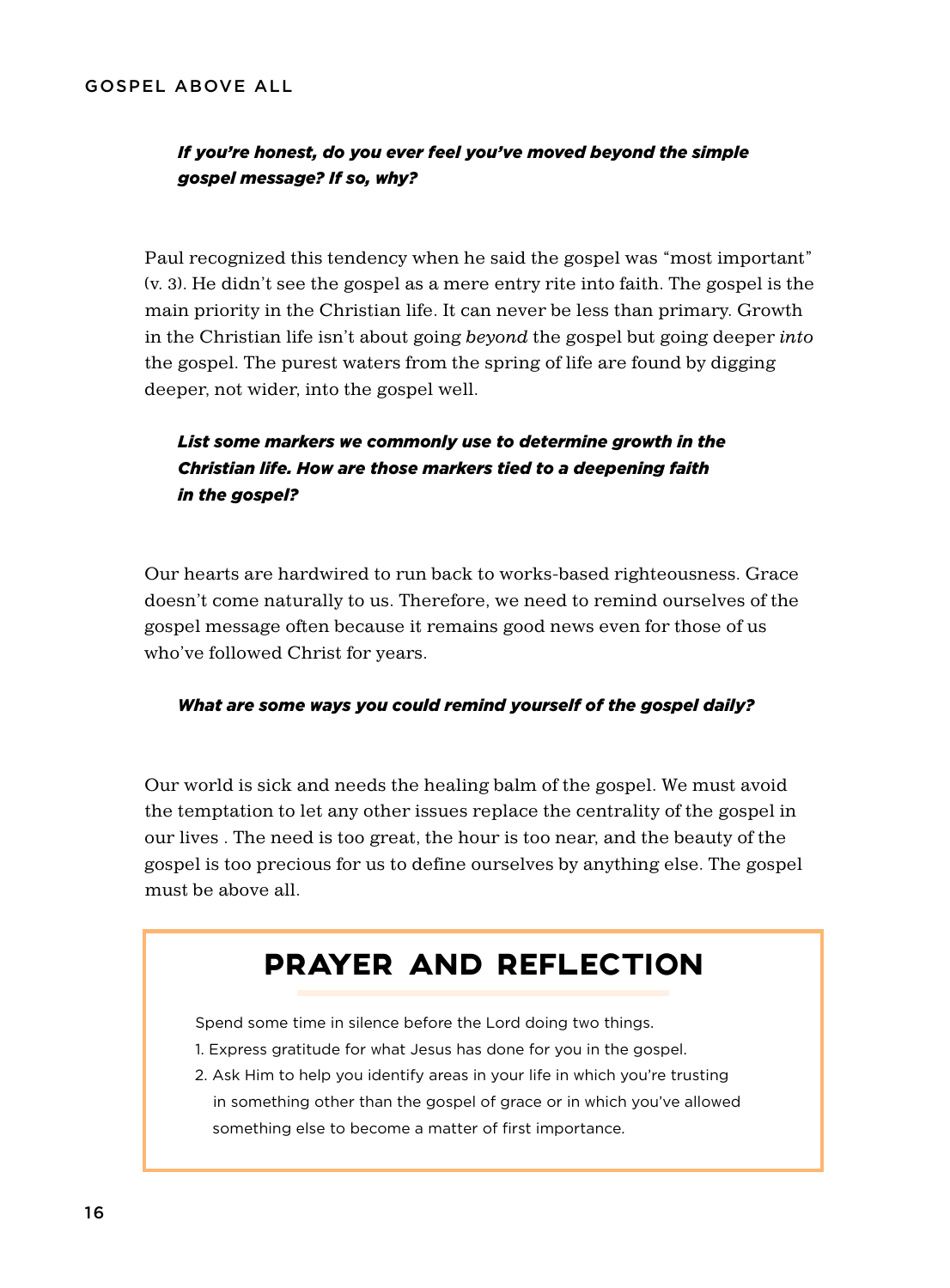## ENGAGE WITH YOUR COMMUNITY

The purpose of this section is to help you process key ideas from this week's study with other members of your group. Take some time to thoughtfully consider the following questions. Then record your responses. Reach out to one or two members of your group and discuss your answers together.

The gospel is above all preferences and plans. It's more important than any denominational or doctrinal distinctives. Yet in practice the gospel often gets pushed to the background. This exercise is designed to help you identify what you prize above the gospel.

> *What priorities do you elevate to a higher level of importance than you should?*

*Why should the gospel supersede all of these lesser concerns?*

*How can you ensure that the gospel remains most important in your life?*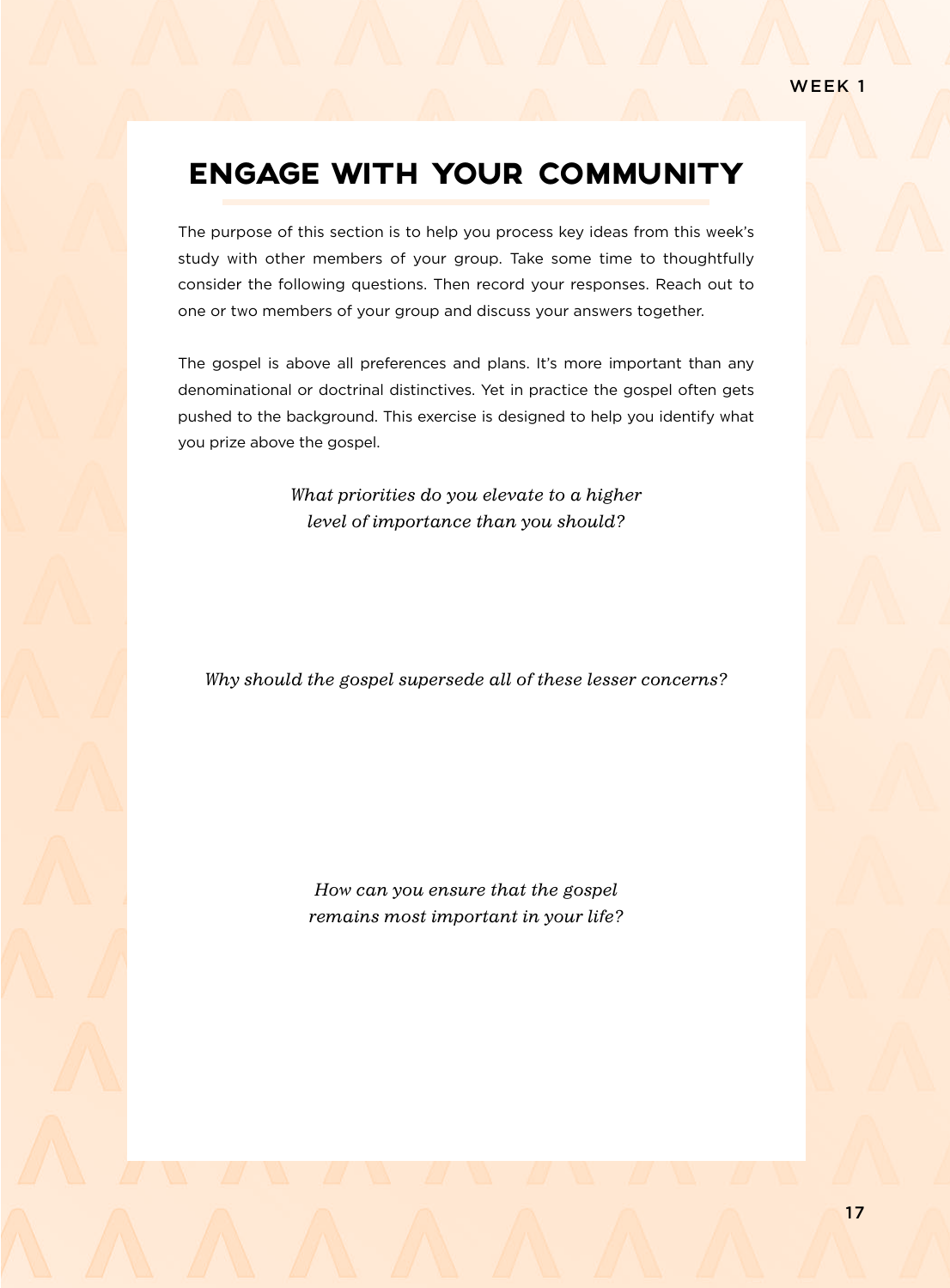## NOT JUST THE DIVING BOARD

Earlier this week we established that the gospel should be the most important truth in our lives. Today we're going to examine why.

You probably haven't ever had a reason to use a plumb line, but it's a remarkably simple, helpful tool. It's a piece of cord with a weight attached to the end. When the cord is allowed to hang freely, the weight naturally creates a perfectly vertical line. Painters, builders, and other craftsmen use this tool to keep their work level and straight. The plumb line ensures that a proper foundation is being built.

At the Summit, the church I pastor, we have a series of short, pithy statements we use as rallying points, both for our staff and for the entire church. They encapsulate our ministry philosophy in memorable phrases. They're called plumb lines.

Plumb line 1 at the Summit is:

*The gospel isn't just the diving board; it's the pool.*

This statement is important to consider because Christianity teaches something fundamentally different from every other religion. Every other religion says if you change, you'll be accepted. But Christianity says, "Because you've been accepted, therefore change." Christianity doesn't proclaim good advice but good news. And that news transforms us from the inside out.

#### *What other world religions are you familiar with? How is Christianity fundamentally different?*

*How is Christianity distinct from the cultural messages we encounter every day?*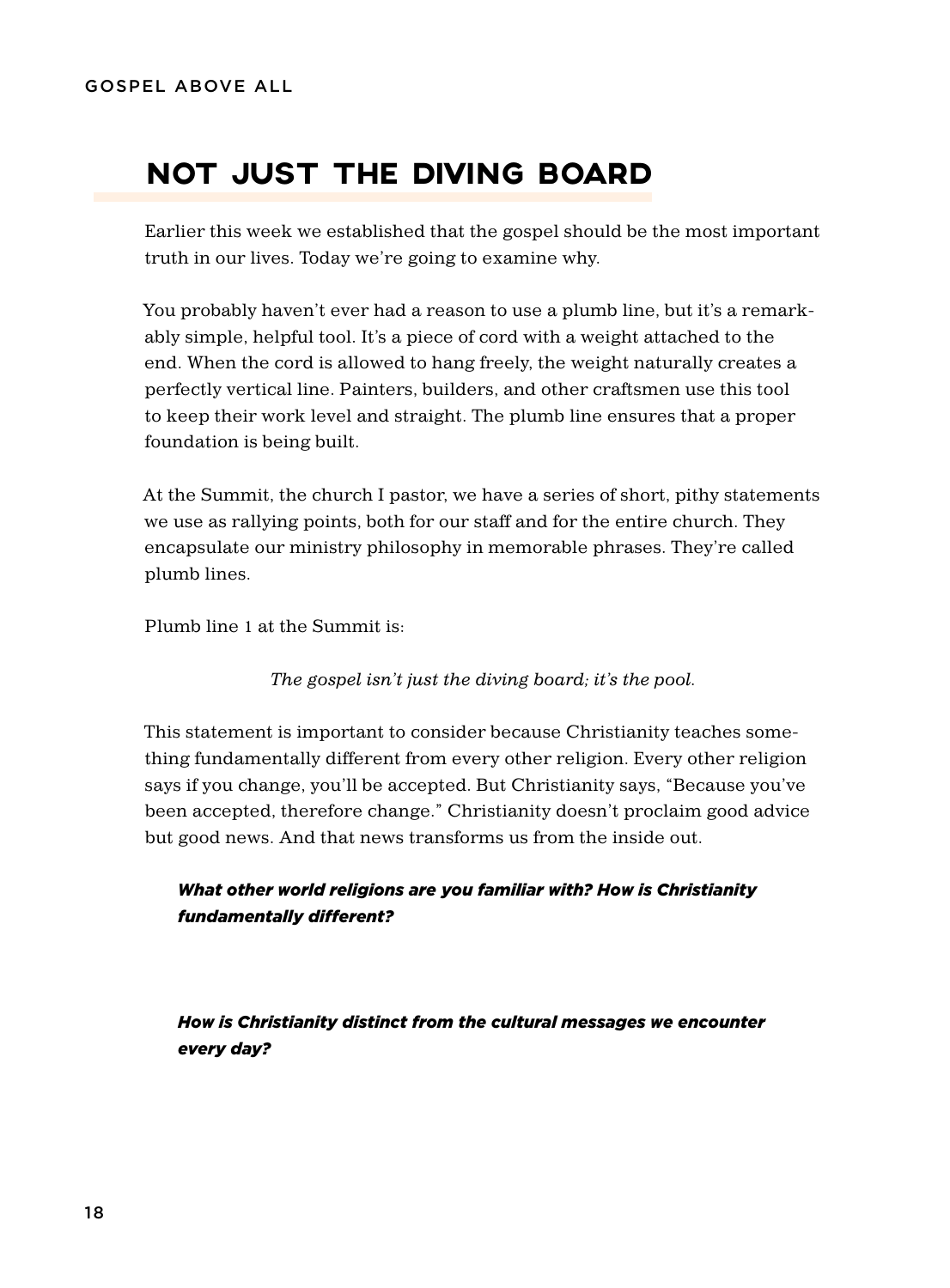The gospel of grace is a radically unique, liberating message in a world full of contrary ideas that promise to bring us life and peace but can't deliver on what they promise. Believers have a tendency to forget the gospel and start believing those other messages.

The gospel of grace is a unique, liberating message in a world full of religious commands and restrictions. It's the only message that can really change us. Religion might be able to force outward conformity … for a while. But religion can never transform the heart. To borrow Jesus' metaphor, it cleans the outside of the cup but leaves the inside filthy (see Matt. 23:26).

Believing you've been accepted by grace, however, transforms you in a fundamentally different way—in an organic way.

#### *How has believing the gospel transformed your life?*

*What makes the change produced by the gospel distinct from other kinds of changes you've made?* 

## *The Gospel Gives You Peace and Security with God*

In John 14:18 Jesus said, "I will not leave you as orphans; I am coming to you." A faithful father doesn't leave his kids wondering whether he loves them. When I go away on a trip, I don't say to my kids, "Daddy will be back soon … or maybe he won't. You'll just have to wait and see whether I come back. Sit around and think about that idea while I'm gone and let it compel you to become better children."

Those words wouldn't produce love and loyalty in my children. They might produce a little fear-based obedience, but it's only a matter of time until fearbased obedience turns into father-loathing rebellion. God doesn't want that for us any more than we want that for our kids. He wants us to be at peace with Him, and that begins by recognizing His compassion for us. Only experiencing the love of God can truly inspire love for God.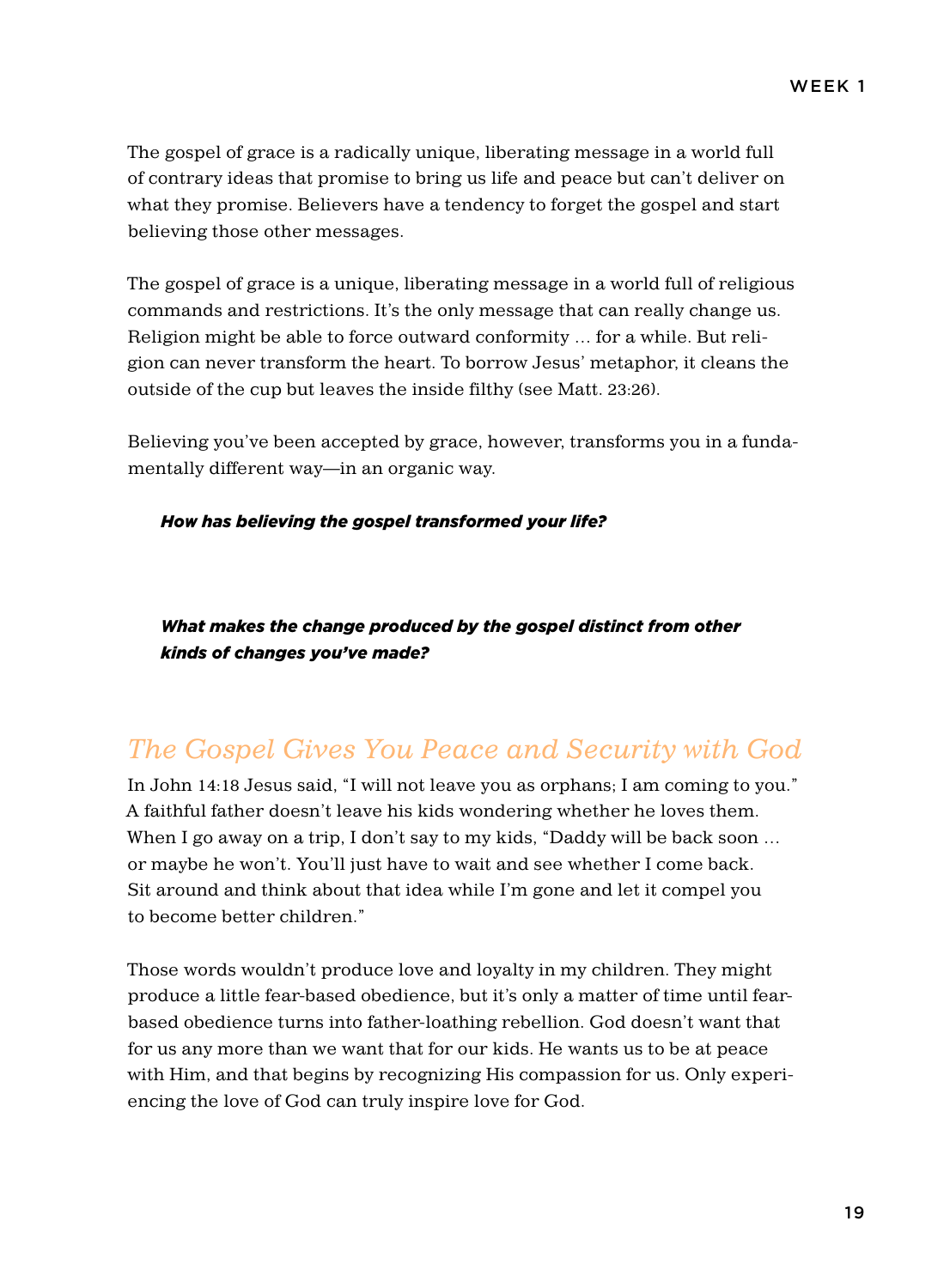## *The Gospel Releases Power in Your Life*

*I am not ashamed of the gospel, because it is the power of God for salvation to everyone who believes, first to the Jew, and also to the Greek.*

ROMANS 1:16

The gospel is the power of God. The same power that surged through Jesus' ministry during His time on earth is available to us today. It's the power of the Holy Spirit, and it comes into our lives when we believe the gospel. As Paul expressed it, when we behold the glory of God in the face of Christ, we're "transformed into the same image from glory to glory" (2 Cor. 3:18). Through Jesus we encounter the only message that's able to save.

#### *Reread Romans 1:16. If the gospel is the only message that saves, why would we ever be ashamed of it? What unique power has the gospel given us?*

People who've experience the grace and mercy of God in Christ should constantly, loudly, unashamedly talk about the gospel. We have no trouble talking about other things we love. How much more then should we talk about the message that has brought us peace with God?

Nothing we do should ever lack a gospel motivation and a gospel focus. Jesus and His gospel are the center of all we do. He's the ultimate hero of Scripture. He's the Lord of our churches. He's the point. He's our chief plumb line. And He alone holds the power.

## PRAYER AND REFLECTION

Thank God that your righteousness and standing before Him can't be earned. Ask Him for grace to stop trying to earn favor and to start embracing the love and compassion available to you in Christ. Pray that the Holy Spirit will daily remind you of what Christ has done for You and will help you make that message the center of your life.